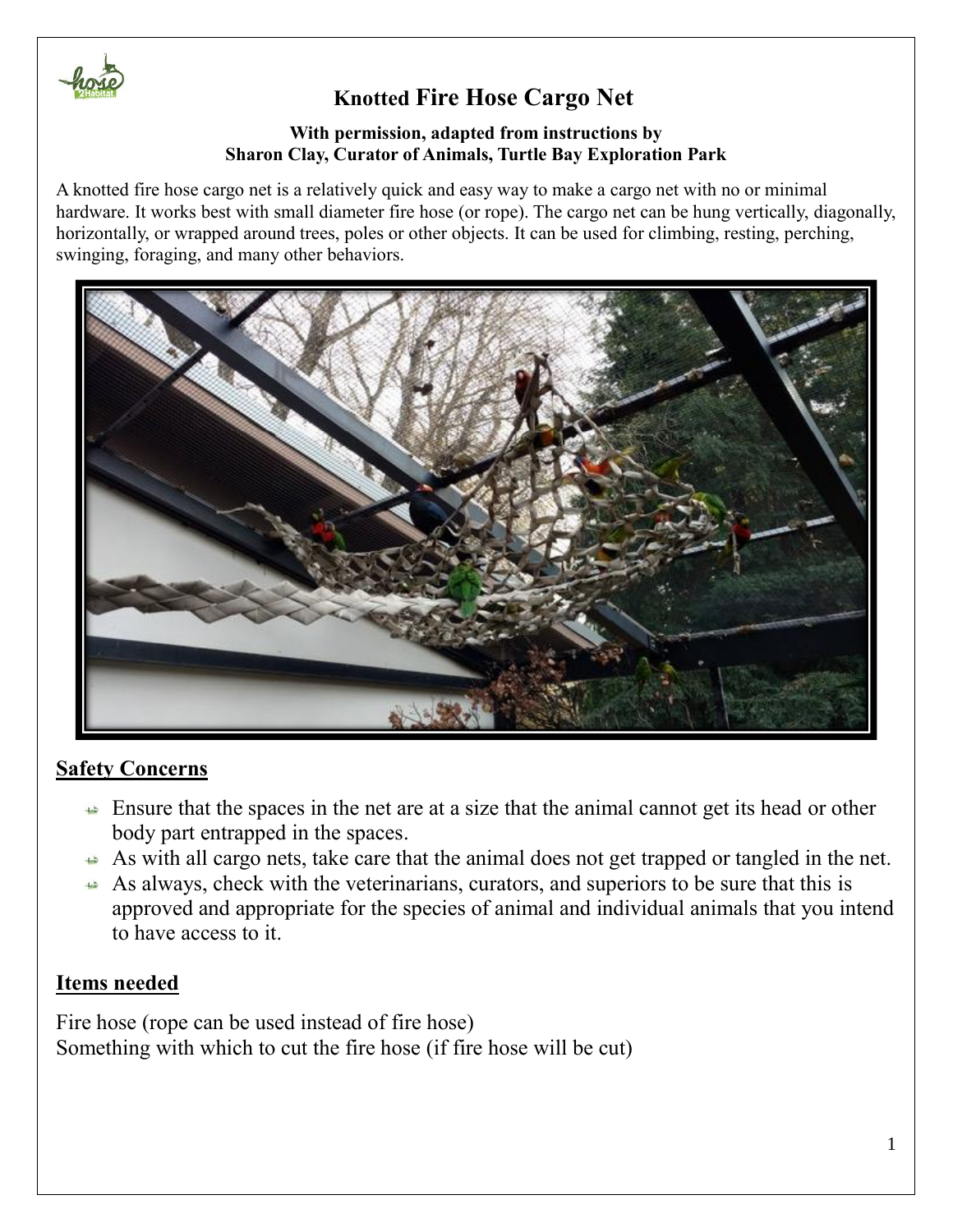

#### **With permission, adapted from instructions by Sharon Clay, Curator of Animals, Turtle Bay Exploration Park**

**STEP 1** Tie one end of firehose to a stationary object off the ground and begin tying knots roughly equal distance apart. The distance between the knots will help determine the size of holes in the cargo net and will generally prevent the strips attached to this framing strip from sliding.



**STEP 2** Take a long length of firehose (these instructions used 100' rolls), fold it in half, and it tie onto the knotted length. Do this between each knot. (If you want a very large cargo net, you can tie, sew, or use hardware to attach on end of the fire hose length to the horizontal frame strip. This is usually not as strong as the fold over method shown below.)

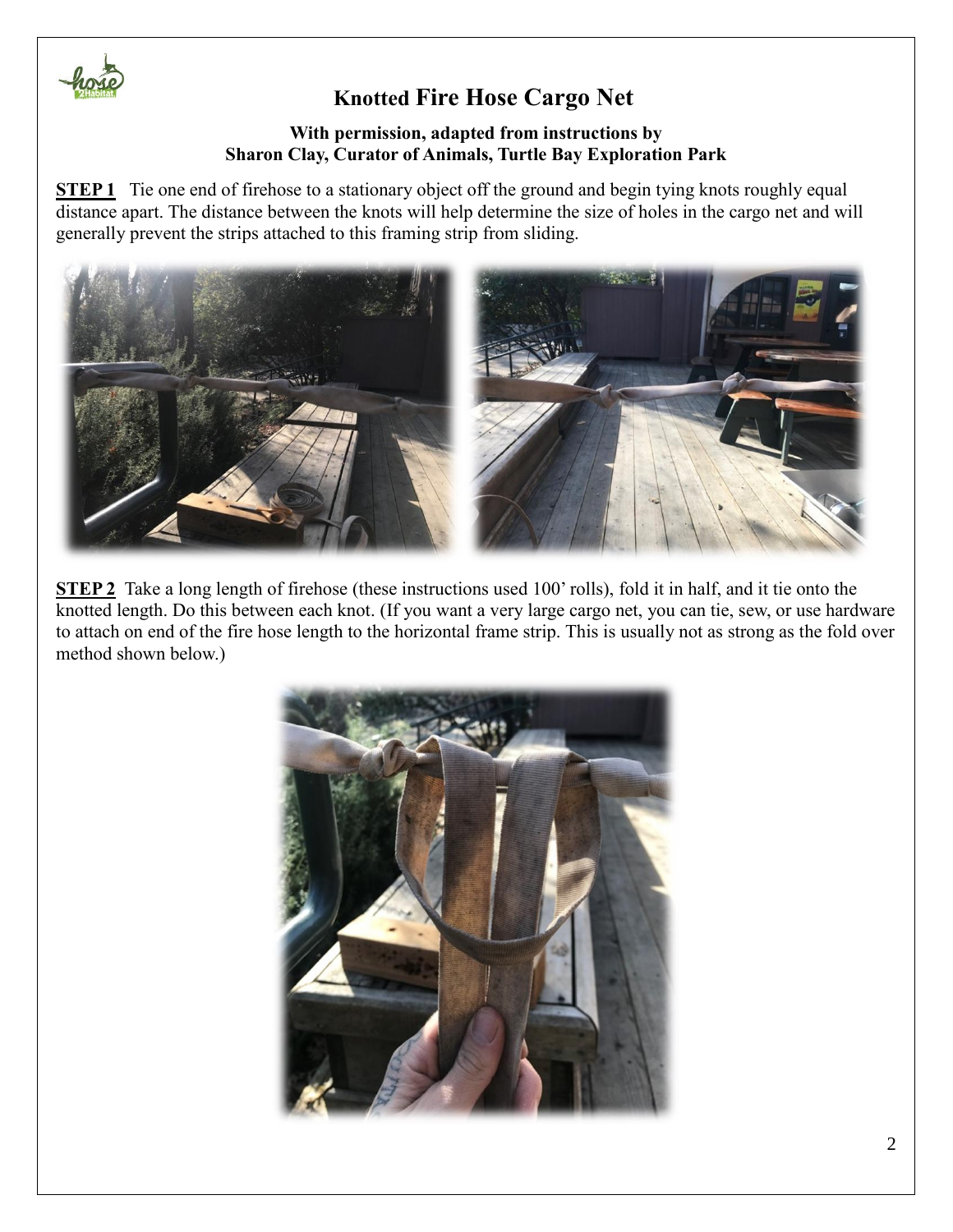

#### **With permission, adapted from instructions by Sharon Clay, Curator of Animals, Turtle Bay Exploration Park**

**STEP 3** After all of the hose lengths you want to use are tied on, take the left side of a knot and the right side of another knot and tie them together.



**STEP 4** Continue to tie right and left pieces of neighboring knots down the row until you get to the end and tie the last length of fire hose onto the outer length. Move down to the next row and repeat the knotting process.